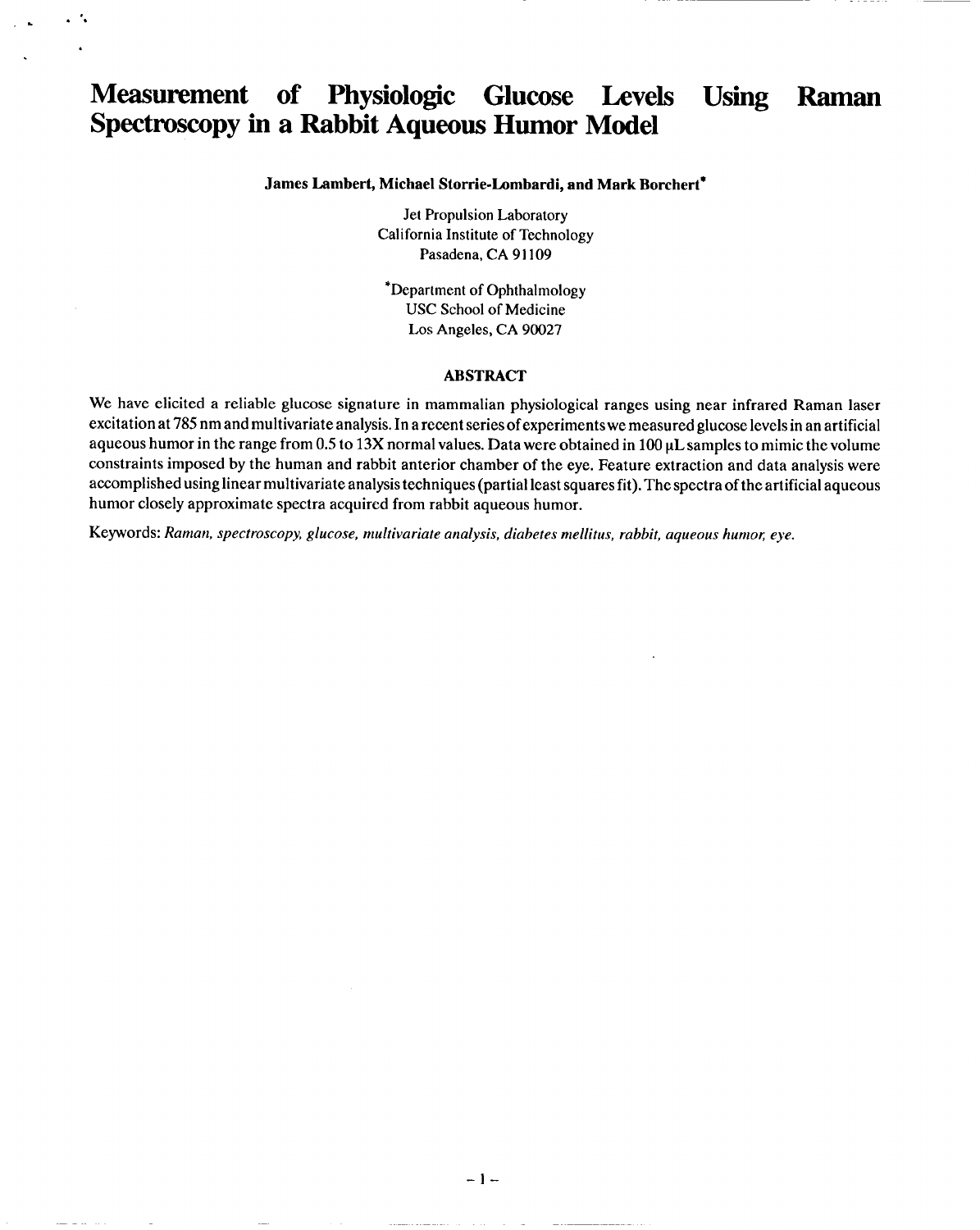# **Measurement of Physiologic Glucose** Levels Using Raman **Spectroscopy in a Rabbit Aqueous Humor Model**

*James Lumbert, Michael Storrie-Lombardi,*  $and$  *Mark Borchert\* Jet Propulsion Laboratory Calijomia Institute of Technology Pasadena, CA 91109 \*Depatiment of Ophthalmology USC School of Medicine Los Angeles*, *CA 90027* 

### Introduction and Purpose:

Non-invasive measurement of blood glucose by any method including optical spectroscopy techniques has remained an elusive target for at least two decades. Blood, tissue, and most excreted fluids contain numerous substances which confound glucose spectral signatures. On the other hand, Aqueous humor (AH) filling the anterior chamber of the eye (between the lens and cornea) contains relatively few molecules capable of interfering with the spectroscopic detection of glucose. These are primarily lactate, ascorbate, and urea [1]. This fact, and its optically accessible location behind the cornea make AH an obvious choice as a site on which to attempt non-invasive analysis of glucose.

A further advantage of aqueous humor is that its glucose concentration appears linearly related to plasma glucose concentration in animal studies. Furthermore, the rate constant for transport of glucose into the AH from the plasma is not affected by diabetes [2]. Lactate and urea levels in AH are also felt to vary with bled levels, while aseorbate is concentrated in the AH by active transport mechanisms.

The potential for non-invasive measurement of blood glucose using Raman spectroscopy on AH has been suggested before [3]. Previous work has demonstrated that the principle AH metabolites, including glucose, can be distinguished in water solutions containing mixed metabolites [4]. In addition, techniques have been described which could increase laser Rarnan sensitivity so that these metabolites could be measured at laser intensities which ean be used safely

in the eye [5,6]. Reliable measurement, however, of these metabolites at physiologic levels with Raman spectroscopy has yet to be described.

The purpose of this study is to demonstrate that the Raman spectra of a solution of mixed metabolites approximates that of aqueous humor, and that physiologic concentrations of glueosc in such a solution of mixed metabolites can be measured with Raman spectroscopy.

Technical Background: Raman  $\frac{y}{x}$  spectro $Q$  scopy offers the possibility of remotely obtaining a measurement of glucose *in vivo* because, in contrast to infrard spectroscopy, its spectral signature is not obscured by water. In addition, Raman spectral bands are considerably narrower than those produced in classical infrared speetral experiments and Raman excitation in the near infrared region (700-1300 nm) encounters minimal fluorescence in aqueous media,

In a photon activating event, the majority of the photons incident on a target molecule scatter with unchanged frequency. A small proportion of light scatters with a shift in photon energy. This Raman shiti occurs when photon energy transfers to (or from) the molecule during an inelastic collision. The vibrational spectra produced as a result of Raman scattering reveals the state of the atomic nuclei and chemical bonding within a molecule, as well as the interactions between the molecule and its local chemieal environment.

Attempts to employ Raman techniques to directly measure glucose concentration in serum, plasma, and whole blood have met with encouraging success *in vitro*  $[7,8]$ . However, efforts to utilize these (and other) techniques *in vivo* for transcutaneous measurement of whole blood glucose levels have met with considerable difficulty. This is partly because whole blood and most tissue are highly absorptive, containing many floure scent and Raman active confounders.

Aqueous humor (AH), on the other hand, is relatively non-absorptive, and contains few Raman-active molecules. The four dominant, Raman-active molecules in AH are (concentrations are for rabbit AH) glucose (97 mg/dl), lactate (84 mg/dl), urea (36 mg/dl), and ascorbate (16 mg/dl) [1]. There is also a small amount of protein (26 mg/dl) that may produce fluorescence activity in sufficient strength to adversely affect Raman signal to noise ratios. Raman spectra from aqueous humor specimens of rabbits and humans, as well as spectra obtained through fresh excised rabbit corneas, have demonstrated detectable peaks of activity attributed to glueosc, lactate, urea, amino aeids, and proteins [9].

Methods: For our work, we have chosen a Rarnan excitation wavelength in the near infrared region to diminish extraneous biological fluorescence and minimiz tissue damage. The price for these advantages is that Raman scattering efficiency decreases inversely with wavelength to the fourth power. We used a 250mW external cavity stabilized laser diode emitting at 785 nm and a Kaiser Optical Systems f/1.8 holographic imaging spectrograph with holographic filter and HoloPlex transmission grating. The holographic probe head was mounted on an Olympus BX60 microscope with IOX objective. Data were collected using a Princeton Instruments camera with an EEV back illuminated, NIR optimized I024x256 CCD array operated at -80"C.

An artificial aqueous humor was designed to provide random fluctuations in concentration for the four major AH metabcdites across a range of concentrations from 0.5X to 13X normal values for rabbit (Table 1). Metabolite levels in this range can be seen in hypoglycemia and diabetes (glucose), renal failure (urea), and myocardial infraction (lactate). The analytes were dissolved in pH buffered physiological (0.9%) saline. Variation in the other three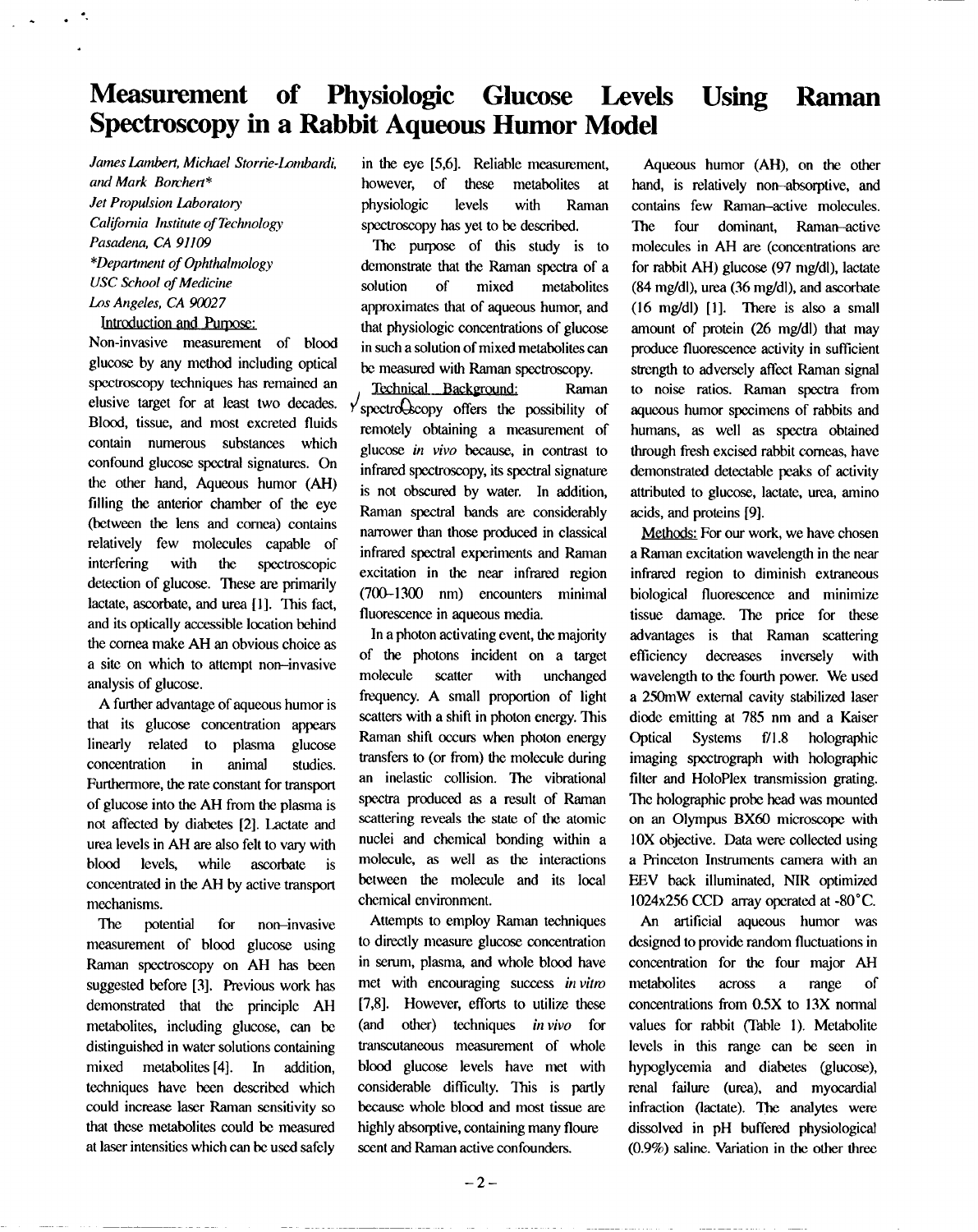spectra from the 20 randomly generated

.

analytes can dramatically alter glucose were randomly mixed in physiological from -0.37 (ascorbate lurea) to 0.44 estimation. To develop a tool for buffered saline. Individual component (lactate | glucose). Two aliquots were estimating AH glucose levels we obtained levels range from 0.5X to 13X levels taken from each mixture and analyzed expected in rabbit AH. Mixtures are listed separately to produce a total of 40 samples mixtures depicted in Table 1. in order of increasing glucose and to permit estimation of test/re-test Concentrations of the four principal concentration. Correlation coefficients accuracy.<br>
constituents of the aqueous humor (AH) across the 6 possible combinations ranged across the 6 possible combinations ranged

| Table I: Metabolite Concentration in Artificial Aqueous Test Mixtures (mg/dl) |         |         |           |      |             |         |         |           |      |
|-------------------------------------------------------------------------------|---------|---------|-----------|------|-------------|---------|---------|-----------|------|
| Mixture No.                                                                   | Glucose | Lactate | Ascorbate | Urea | Mixture No. | Glucose | Lactate | Ascorbate | Urea |
|                                                                               | 50      | 80      | 1000      | 50   | 11          | 400     | 1100    | 1300      | 100  |
| $\overline{2}$                                                                | 60      | 700     | 600       | 120  | 12          | 500     | 1300    | 500       | 170  |
| $\overline{3}$                                                                | 80      | 60      | 1200      | 400  | 13          | 600     | 900     | 300       | 1200 |
| $\overline{4}$                                                                | 100     | 100     | 400       | 250  | 14          | 700     | 50      | 140       | 1000 |
| $\overline{5}$                                                                | 120     | 120     | 50        | 140  | 15          | 800     | 1200    | 100       | 800  |
| 6                                                                             | 140     | 250     | 800       | 500  | 16          | 900     | 300     | 60        | 200  |
| $\overline{7}$                                                                | 170     | 140     | 80        | 60   | 17          | 1000    | 400     | 250       | 700  |
| 8                                                                             | 200     | 170     | 200       | 900  | 18          | 1100    | 1000    | 1100      | 80   |
| $\overline{9}$                                                                | 250     | 800     | 170       | 600  | 19          | 1200    | 1000    | 900       | 80   |
| 10                                                                            | 300     | 500     | 120       | 1100 | 20          | 1300    | 600     | 700       | 1300 |

Samples were placed in quartz cuvettes designed to limit sample volume to  $100 \mu L$ and to permit direct access to the test solution without traversing quartz walls or coverslips. Data acquisition and multi variate analysis were accomplished using Holograms and Grams, commercial software packages provided by Princeton Instruments and Galactic Industries Corporation, respectively. The integration time for each spectra was 100 seconds with an average power delivered to sample of 100 mW. Since we are interested in minimal exposure times for future in vivo measurements, only a single spectra was collected for each sample. However, each mixture of concentrations was duplicated and two independent measurements performed on each aliquot.

A cross-correlational analysis of the spectra identified 38 wavenumbers or spectral bins correlating significantly with glucose concentration. (Table 2) This made it possible to implement a partial least squares algorithm for data reduction and calibration using fewer test measurements than data samples. This is particularly important when attempting to build a robust spectral prediction algorithm capable of identifying the effect

of multi-metabolite concentration variable on spectral signatures [10].

| <b>Table II: Wavenumbers Selected for</b> |      |      |      |  |  |  |  |  |  |
|-------------------------------------------|------|------|------|--|--|--|--|--|--|
| <b>PLS Analysis</b>                       |      |      |      |  |  |  |  |  |  |
| 213                                       | 846  | 1539 | 2718 |  |  |  |  |  |  |
| 426                                       | 906  | 1850 | 2751 |  |  |  |  |  |  |
| 442                                       | 1010 | 1900 | 2778 |  |  |  |  |  |  |
| 513                                       | 1053 | 1950 | 2827 |  |  |  |  |  |  |
| 535                                       | 1059 | 2000 | 2871 |  |  |  |  |  |  |
| 628                                       | 1119 | 2050 | 2904 |  |  |  |  |  |  |
| 644                                       | 1255 | 2100 | 2980 |  |  |  |  |  |  |
| 671                                       | 1332 | 2150 | 3362 |  |  |  |  |  |  |
| 693                                       | 1359 | 2200 |      |  |  |  |  |  |  |
| 742                                       | 1457 | 2250 |      |  |  |  |  |  |  |

For ouf multivariate analysis algorithm, we have chosen the partial least squares (PLS) technique, a multivariate analysis and spectral decomposition algorithm that, unlike principal component analysis, uses concentration information to calculate the eigenvectors. In our design, test and training samples were put into a "round-robin" or autocorrelation training mode to iteratively employ all but one of the sample set in the minimization and eigenvector extraction process. Hence, the

system trains on all but one of the samples, estimates the glucose level in that sample, then rotates the test sample hack into the general pool and repeats the cycle until all samples have served as an unknown test subject. In this manner, the system is masked for the concentration of analytes in each unknown sample.

Rabbit AH was obtained from three animals within five minutes of sacrifice by other investigators. These animals had experienced experimental myocardial infarction 48 hours prior to euthanasia. They were sacrificed with a rapid exsanguination technique. Rabbit AH samples were kept on ice until glucose levels could be measured and Raman spectroscopy performed. Glucose concentration in rabbit AH samples was measured with a commercial glucometer (Glucometer Elite, Bayer) and confirmed against concentration standards.

Results and Discussion: The individual Raman signatures for the four principal metabolites found in AH (glucose, lactate, ascorbate, and urea) are quite distinct (first four spcetra of Figure 1). When the four analytes are mixed at concentrations approximating the normal levels, the composite signature shows marked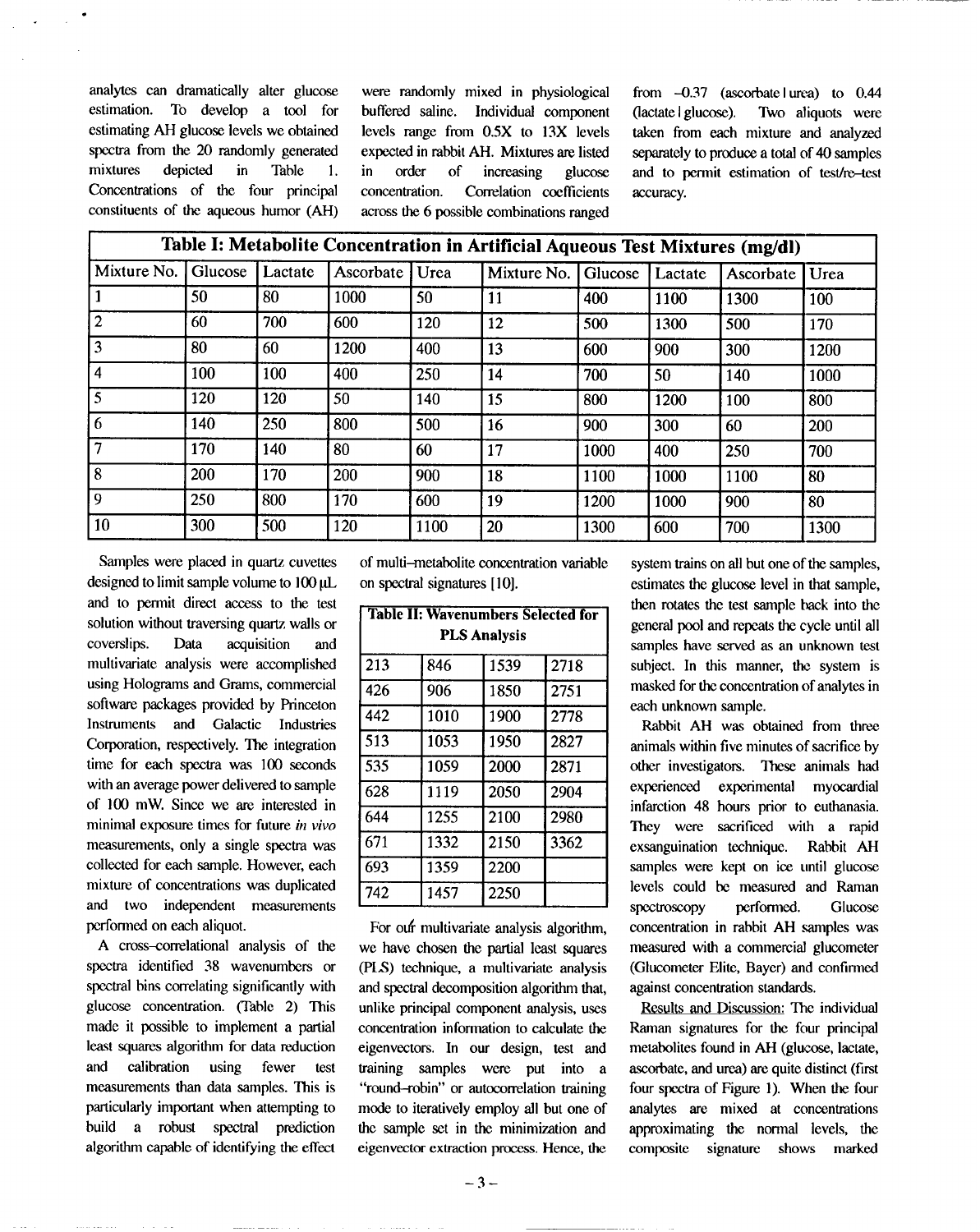similarity to that of the rabbit AH (last two spectra of Figure 1).The rabbit AH spectra also contains evidence of broadband fluorescence and elevated lactate activity (secondary to the myocardial infarction). Nevertheless, we can still detect common peaks attributable to lactate, urea, and glucose. The similarity between spectra of artificial AH and rabbit AH is quite striking.

In our experiments with artificial AH, the unknown glucose concentration was extracted with no preprocessing. The glucose concentration was estimated from the artificial AH mixtures using the raw spectra while the concentrations of the various metabolites was randomly varied over a broad range of clinical conditions.

Following our determination of the spectral regions producing significant correlations to glucose concentration, we ran a series of experiments employing both the full 3200 wavenumbers acquired and the restricted minimal set. There was no diminution in algorithm accuracy using the 38 selected bins instead of the entire spectra. The partial least squares algorithm



Fig 1 The top four spectra are of pure solutions of the major AH metabolites in physiologic saline at 100X the normal rabbit AH concentration (urea .3600 mg/dl; ascorbate 1600 mg/dl; lactate 8400 mg/dl; glucose 9700mg/dl). The acquisition time for these spectra was 1 second. The fifth spectra is from a mixture of the major AH metabolites at normal rabbit AH concentrations. The bottom spectra is from rabbit AH. The two bottom spectra were acquired over 100 seconds.